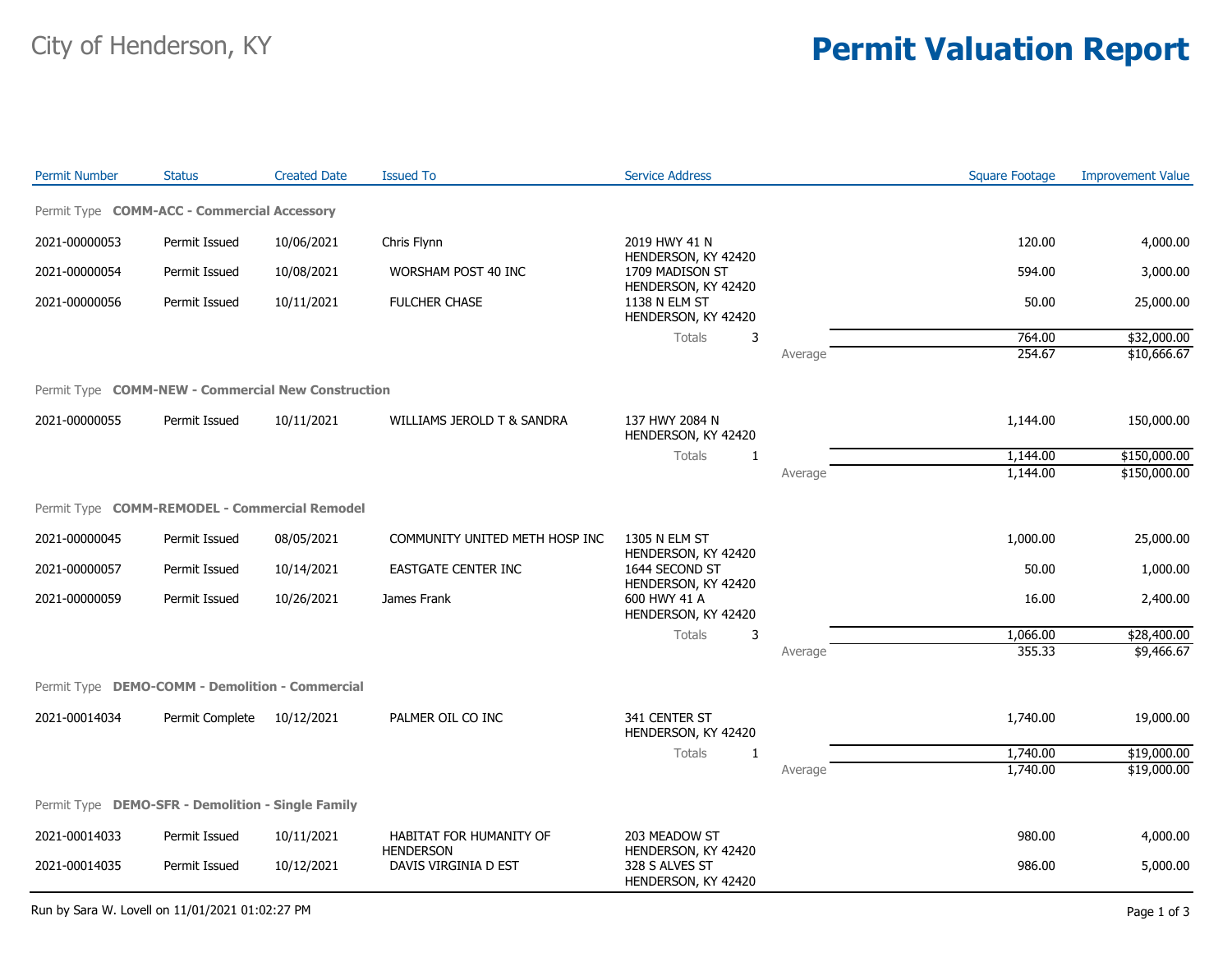## City of Henderson, KY **Permit Valuation Report**

| <b>Permit Number</b>                                 | <b>Status</b> | <b>Created Date</b> | <b>Issued To</b>             | <b>Service Address</b>                                            |         | <b>Square Footage</b> | <b>Improvement Value</b> |
|------------------------------------------------------|---------------|---------------------|------------------------------|-------------------------------------------------------------------|---------|-----------------------|--------------------------|
| Permit Type DEMO-SFR - Demolition - Single Family    |               |                     |                              |                                                                   |         |                       |                          |
| 2021-00014036                                        | Permit Issued | 10/12/2021          | JACKSON BRUCE R & V M JONES  | 431 MEADOW ST<br>HENDERSON, KY 42420                              |         | 912.00                | 4,000.00                 |
| 2021-00014037                                        | Permit Issued | 10/28/2021          | TILLERSON JAMIE C REV TRUST  | 502 PLUM ST<br>HENDERSON, KY 42420                                |         | 886.00                | 3,200.00                 |
|                                                      |               |                     |                              | Totals<br>4                                                       |         | 3,764.00              | \$16,200.00              |
|                                                      |               |                     |                              |                                                                   | Average | 941.00                | \$4,050.00               |
| Permit Type <b>SFR-ACC - Single Family Accessory</b> |               |                     |                              |                                                                   |         |                       |                          |
| 2021-00005077                                        | Permit Issued | 09/13/2021          | JEREMY M & AMANDA A HILLYARD | 7122 AIRLINE RD<br>HENDERSON, KY 42420                            |         | 512.00                | 40,000.00                |
| 2021-00005086                                        | Permit Issued | 10/08/2021          | MARY KATHRYN MORGAN          | 763 TIMBERS DR                                                    |         | 100.00                | 3,000.00                 |
| 2021-00005088                                        | Permit Issued | 10/12/2021          | BAEHMAN STEPHANIE HENDON     | HENDERSON, KY 42420<br>330 OLD ORCHARD LN                         |         | 432.00                | 10,000.00                |
| 2021-00005094                                        | Permit Issued | 10/22/2021          | BRIAN K & CYNTHIA J SCOTT    | HENDERSON, KY 42420<br>889 SINCLAIR AVE<br>HENDERSON, KY 42420    |         | 299.00                | 1,500.00                 |
|                                                      |               |                     |                              | Totals<br>$\overline{4}$                                          |         | 1,343.00              | \$54,500.00              |
|                                                      |               |                     |                              |                                                                   | Average | 335.75                | \$13,625.00              |
| Permit Type SFR-ADD - Single Family Addition         |               |                     |                              |                                                                   |         |                       |                          |
| 2021-00005087                                        | Permit Issued | 10/11/2021          | TURNER GAIL FRANCES          | 429 S ALVES ST                                                    |         | 208.00                | 42,000.00                |
| 2021-00005090                                        | Permit Issued | 10/14/2021          | ARNOLD GERALD D & JANICE     | HENDERSON, KY 42420<br>44 S BOB O LINK                            |         | 168.00                | 8,000.00                 |
| 2021-00005092                                        | Permit Issued | 10/19/2021          | NEWMAN ANTHONY J & PATSY L   | HENDERSON, KY 42420<br>3232 CULPEPPER CT                          |         | 442.00                | 16,000.00                |
| 2021-00005096                                        | Permit Issued | 10/27/2021          | STONE MARK L & STEPHANIE L   | HENDERSON, KY 42420<br>106 JANALEE DR<br>HENDERSON, KY 42420      |         | 22.00                 | 5,000.00                 |
|                                                      |               |                     |                              | <b>Totals</b><br>$\overline{4}$                                   |         | 840.00                | \$71,000.00              |
|                                                      |               |                     |                              |                                                                   | Average | 210.00                | \$17,750.00              |
| Permit Type SFR-NEW - Single Family New Construction |               |                     |                              |                                                                   |         |                       |                          |
| 2021-00005089                                        | Permit Issued | 10/14/2021          | JAMES DORSEY RIDLEY          | 1704 RIVERS EDGE DR                                               |         | 2,375.00              | 175,000.00               |
| 2021-00005093                                        | Permit Issued | 10/20/2021          | Danny & Cindy Garrett        | HENDERSON, KY 42420<br>506 HICKORY WOOD CT<br>HENDERSON, KY 42420 |         | 3,797.00              | 369,000.00               |